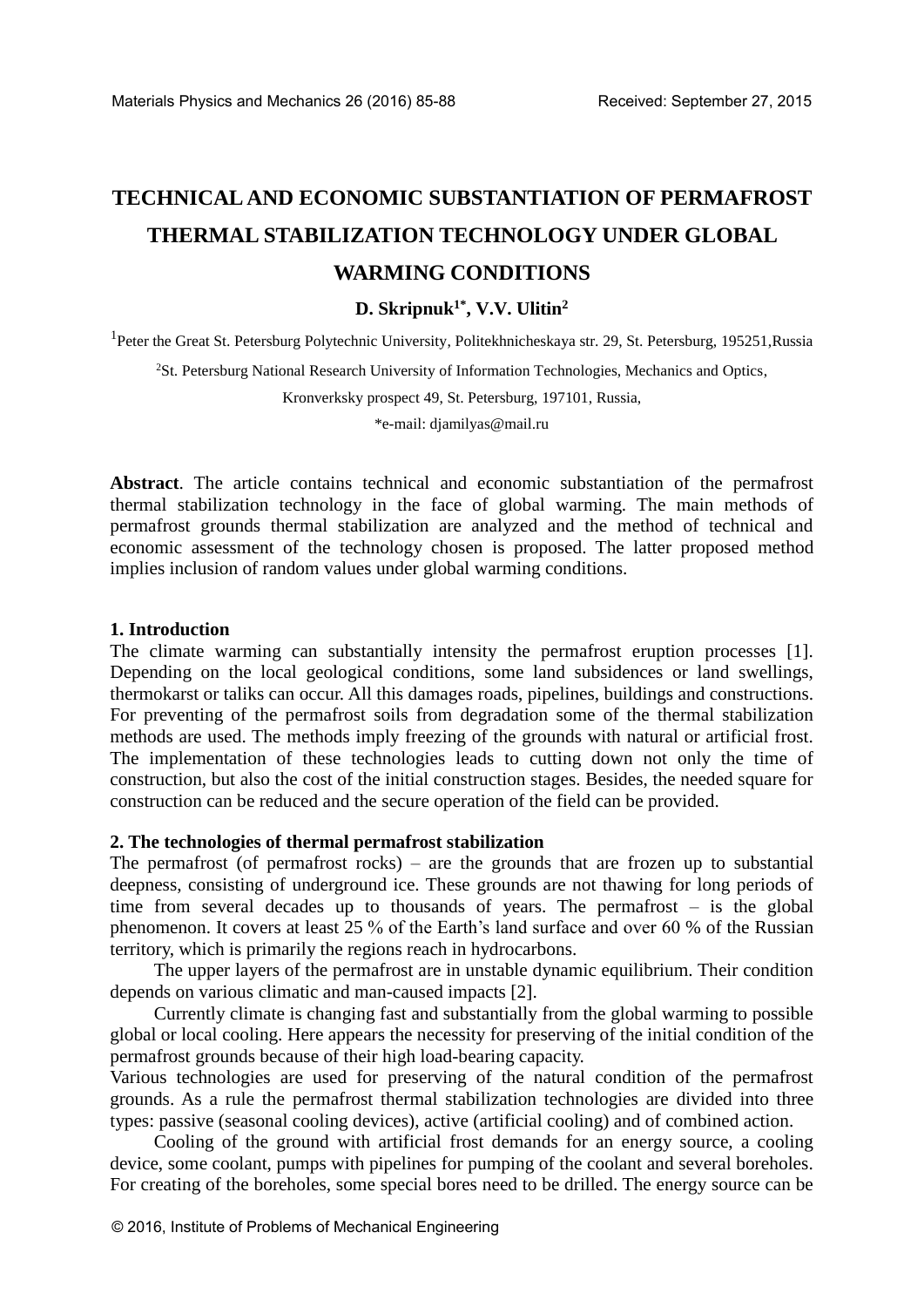some external network or any mobile facility. The artificial cooling is primarily used for some temporal tasks within the construction period. If any long-term thermal stabilization is needed then the artificial cooling is used for periodical in-pumping of cool air to the ground.

Thus, the thermal stabilization with artificial cooling demands for many technical devices and energy inputs. The needed volume of the frozen ground can be obtained with almost any climatic conditions. Cooling with natural frost is performed through transmission of the cool atmospheric air into the ground, whereby the air temperature is substantially lower than that of the ground. In this instance, various thermal siphons are used [3]. The most widely used are vapor-liquid seasonal cooling devices (SCD). They represent a thin tube, which is mostly dug into the ground. The upper part of the tube is naturally ventilated with air. The upper part of the tube is fitted with ribs for better heat transfer. The tube is filled with coolant, which turns into gas at positive temperature. With condensation temperature, it turns into liquid and flows downwards to the bottom of the tube, where it transmits cooling to the ground. The upper part of the tube is therefore called the condenser while the lower part is called the evaporator.

Hence, the expenses for SCD installation are made up of costs for the tube, the refrigerant, drilling and tube installation works.

Usage of the artificial cooling enables freezing of the ground at any time with any intensity. It reduces also significantly the time of construction. Natural frost appears only during the wintertime. Thus the result of freezing depends on winter temperature and it becomes visible only in spring. The qualitative thermal stabilization provides the necessary amount of the frozen ground up to the next winter. The result depends on the yearly climatic cycle. Moreover, the needed degree of reliability and durability of the SCD should be provided [4].

The choice of the thermal stabilizing technology depends on various factors, both including the technological (specific conditions of the heat-exchange at the boundary or within the frozen layer) and the economic ones (special conditions of the project). On this very stage, one needs to perform a computer-aided modeling of all the possible situations both during the construction period and afterwards.

#### **3. The economic evaluation of the thermal technology selection**

The economic evaluation of the thermal technology selection is based on the effectiveness of the project activity and the strategy of decision making on the investment projects.

The basis for managerial decision making on investment projects serves, as a rule, the estimation and comparison of the projected investment volumes and future receipts [5]. Herewith the managerial investment decisions should be directly linked to the realization of specific technological plans. This approach presents the investment projecting as a set of activities (works, services, acquisitions, managerial operations and decisions) aimed at attaining of the specified goal – making a choice of thermal stabilizing technology under the conditions of climate warming.

The choice of thermal stabilizing technology with the respect of economic estimation is based on evaluation of the modified effectiveness indicators within the project activities. The following indicators of effectiveness within the project activities while choosing the thermal stabilizing technology were selected - the net present value (NPV), the modified internal rate of return (MIRR) and the payback period (PBP).

The net present value (NPV) is calculated with the projected cash flows that are connected with the planned investments, where the cash flow is discounted by the probability of climate warming and the time factor. The modified internal rate of return (MIRR) is determined as the rate of return which equalizes the present value of all the expected inflows with the expenditures on the project. The payback period (PBP) – is the time needed to payout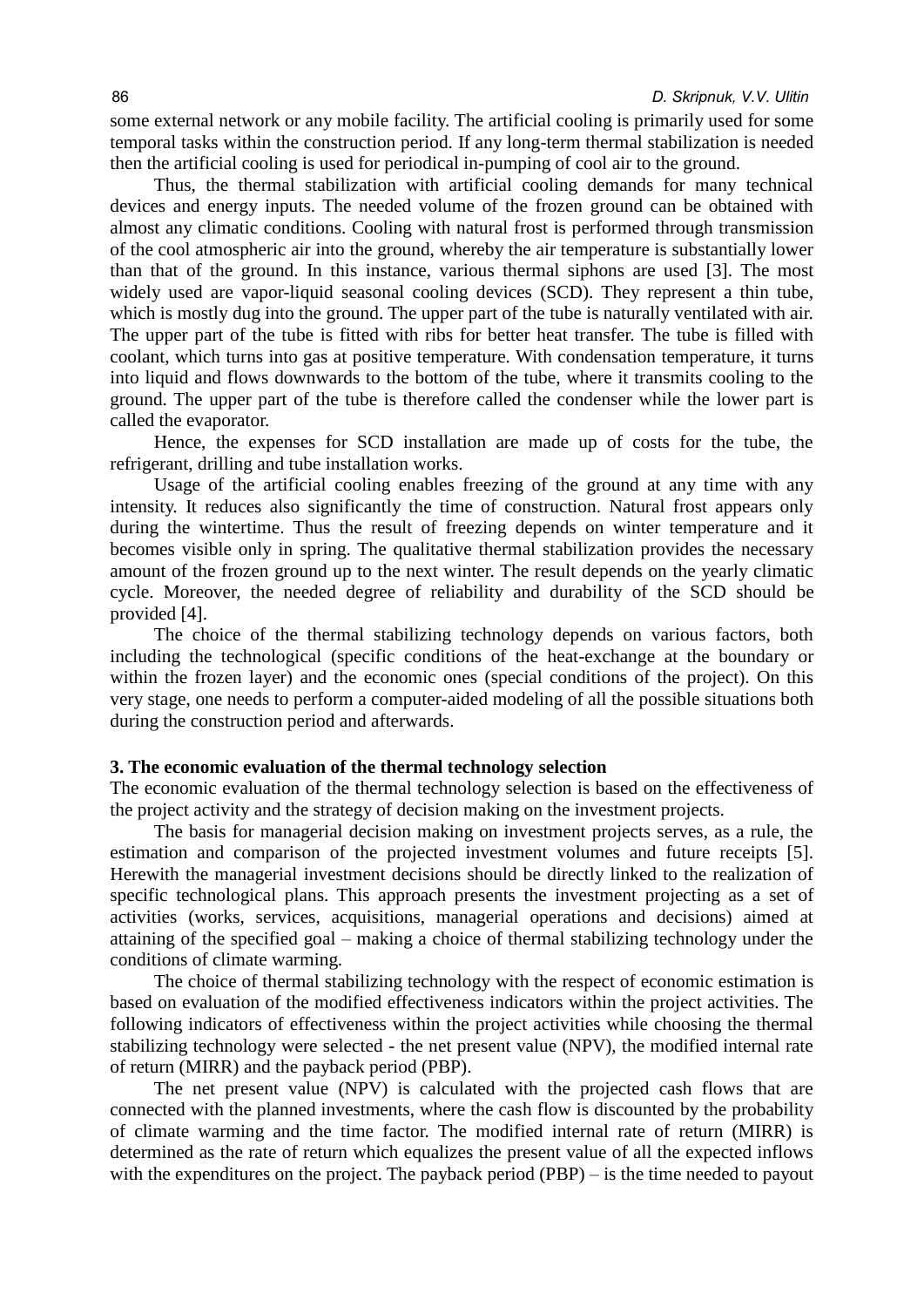*Technical and economic substantiation of permafrost thermal stabilization technology...* 87

all the initial investments with the net cash flow generated with the investments in the project. It shows the time when the discounted income generated with the investments equals the costs of the investment. This indicator is determined with gradual calculations of NPV for the each period of the project. The time point where the NPV becomes positive is the break-even point.

The choice of the technology is made during the evaluation of the project effectiveness. Higher stability and effectiveness as a rule can be shown by the thermal permafrost stabilizing project with higher values of MIRR (modified internal rate of return), where it is substantially higher than the discounting interest rate which considers both the time factor and the risk of climate warming.

While choosing for the project solution of thermal permafrost stabilizing technology one should also consider the volume and periods of financing. The project of thermal permafrost stabilizing technology with high cash inflows during the first periods is relatively insensible to the interest rate changes. While the project of thermal permafrost stabilizing technology with high cash inflows during the late periods has a much higher sensitivity of NPV indicator, whereas the risk also rises with climate warming.

Hence, the economic estimation while choosing the thermal permafrost stabilizing technology demands for analysis of the dynamics of the project indicators during the whole duration of the project.

The estimation of the project effectiveness with the thermal permafrost stabilizing technology chosen is based on the following principles:

- Analyzing of the project during its whole lifecycle, i.e. starting from the preinvestment analysis up to the project termination;

- Cash flow modeling which involves all the cash outflows within the project (costs) and all the cash inflows of the project (receipts). Here one should envision the possibility of using of various currencies;

- Comparability of conditions while selecting the thermal permafrost stabilizing technology;

- The thermal permafrost stabilizing technology with the highest effectiveness indicator is selected;

- The time factor and the probability of the climate warming is included into analysis of all the stages within the project;

- The estimation of the project effectiveness is a multistage process.

## **4. Conclusion**

The method of technical and economic estimation of the selection of thermal permafrost stabilizing technology includes assessment of the project effectiveness indicators with consideration of random variables of the climate warming process. As the effectiveness indicators of the project activity during the selection of thermal permafrost stabilizing technology were chosen the following ones: the net present value (NPV), the modified internal rate of return (MIRR) and the payback period (PBP). The selection of thermal permafrost stabilizing technology is made through an estimation of the project effectiveness. The higher effectiveness is usually demonstrated by the project with higher values of MIRR (modified internal rate of return) where it is substantially higher than the discounting interest rate, which considers both the time factor and the risk of climate warming. The project that realizes the thermal permafrost stabilizing technology with high cash inflows during the late periods has a much higher sensitivity of NPV indicator, whereas the risk also rises with climate warming.

*Acknowledgement. This paper is based on research carried out with the financial support of the grant of the Russian Science Foundation (Project No. 14-38-00009). Peter the Great St. Petersburg Polytechnic University.*